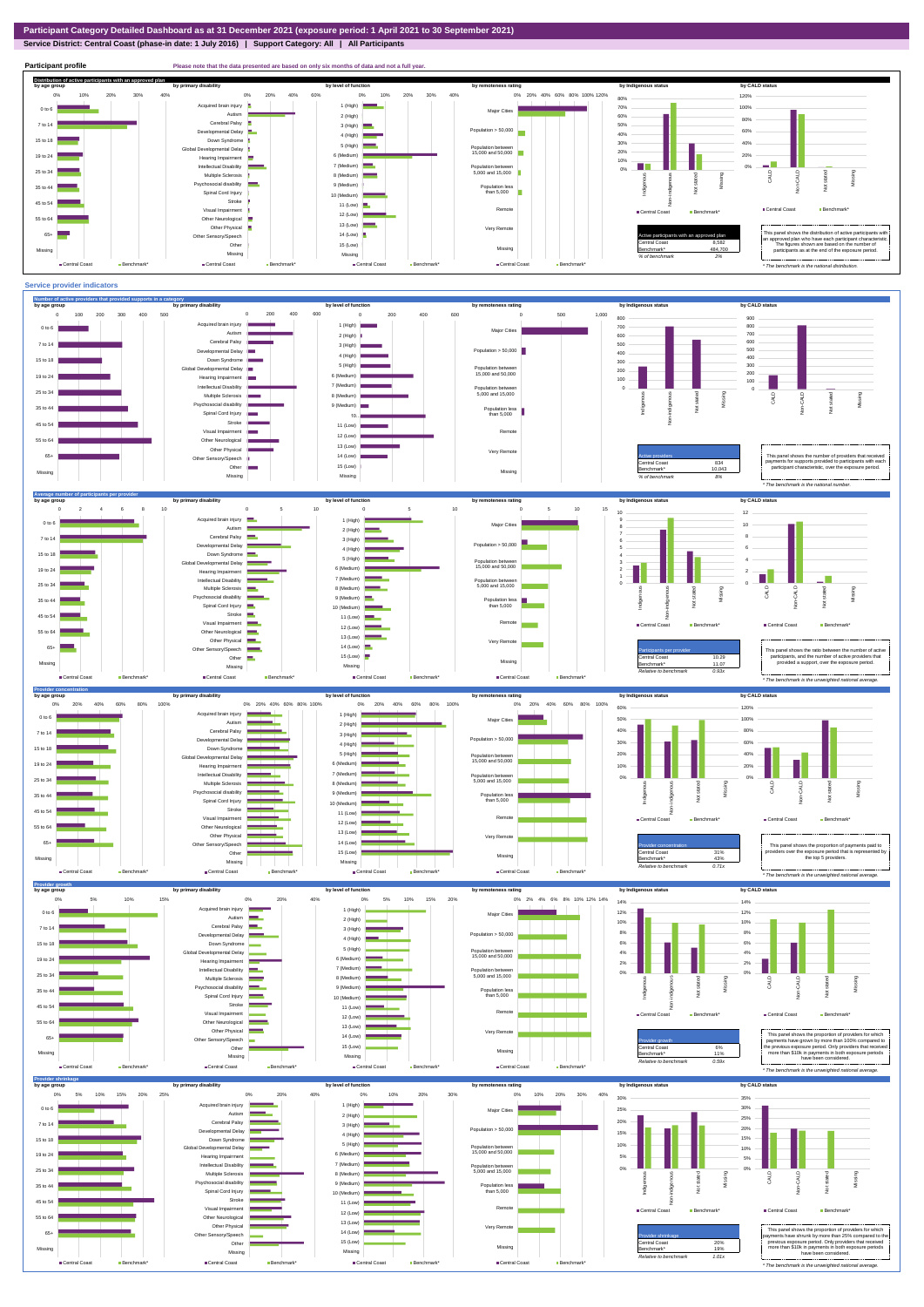## **Service District: Central Coast (phase-in date: 1 July 2016) | Support Category: All | All Participants**



|                                | Active participants with          |                                 | <b>Participants</b>    | Provider         | Provider                     | Provider  | Total plan    |                                  |             | Outcomes indicator on | Has the NDIS helped with    |
|--------------------------------|-----------------------------------|---------------------------------|------------------------|------------------|------------------------------|-----------|---------------|----------------------------------|-------------|-----------------------|-----------------------------|
| <b>Support category</b>        | approved plans                    | <b>Active providers</b>         | per provider           | concentration    | arowth                       | shrinkage | budgets (\$m) | Payments (\$m)                   | Utilisation | choice and control    | choice and control?         |
| Core                           |                                   |                                 |                        |                  |                              |           |               |                                  |             |                       |                             |
| Consumables                    | 4.797                             | 239                             | 20.1                   | 67%              | 5%                           | 5%        | 5.7           | 4.2                              | 73%         | 59%                   | 80%                         |
| <b>Daily Activities</b>        | 4.257                             | 286                             | 14.9                   | 48%              | 6%                           | 24%       | 136.9         | 115.9                            | 85%         | 55%                   | 81%                         |
| Community                      | 4.305                             | 195                             | 22.1                   | 58%              | 6%                           | 26%       | 56.1          | 35.7                             | 64%         | 52%                   | 80%                         |
| Transport                      | 3.260                             | 14                              | 232.9                  | 98%              | 0%                           | 0%        | 7.7           | 8.6                              | 112%        | 50%                   | 82%                         |
| <br>Core total                 | .<br>6,596                        | ----------<br>491               | ---------<br>.<br>13.4 | ---------<br>46% | ---------<br>---------<br>6% | .<br>23%  | 206.4         | .<br>164.3                       | .<br>80%    | .<br>56%              | ----------<br>------<br>79% |
|                                |                                   |                                 |                        |                  |                              |           |               |                                  |             |                       |                             |
| <b>Capacity Building</b>       |                                   |                                 |                        |                  |                              |           |               |                                  |             |                       |                             |
| Choice and Control             | 3,360                             | <b>Contract Contract</b><br>118 | 28.5                   | 85%              | $0\%$                        | 0%        | 2.4           | 2.3                              | 99%         | 57%                   | 80%                         |
| <b>Daily Activities</b>        | 8.351                             | 374<br><b>Contract</b>          | 22.3                   | 61%              | 4%                           | 15%       | 42.8          | <b>Contract Contract</b><br>24.6 | 57%         | 55%                   | 79%                         |
| Employment                     | 448                               | 30                              | 14.9                   | 84%              | 7%                           | 43%       | 2.7           | 1.3                              | 50%         | 46%                   | 78%                         |
| Relationships                  | 1,220<br><b>Contract</b>          | 70                              | 17.4                   | 75%              | 5%                           | 23%       | 5.3           | 2.8                              | 53%         | 17%                   | 74%                         |
| Social and Civic               | 1.384<br><b>Contract Contract</b> | <b>STATISTICS</b><br>77         | 18.0                   | 70%              | 9%                           | 27%       | 3.2           | 1.2                              | 37%         | 45%                   | 69%                         |
| Support Coordination           | 3.477                             | 221                             | 15.7                   | 51%              | 7%                           | 12%       | 7.5           | 5.9                              | 79%         | 50%                   | 78%                         |
| <b>Capacity Building total</b> | 8.424                             | 534                             | 15.8                   | 51%              | 5%                           | 17%       | 64.3          | 38.4                             | 60%         | 55%                   | <br>79%                     |
|                                |                                   |                                 |                        |                  |                              |           |               |                                  |             |                       |                             |
| Capital                        |                                   |                                 |                        |                  |                              |           |               |                                  |             |                       |                             |
| Assistive Technology           | 1,567<br><b>Contract</b>          | 146                             | 10.7                   | 68%              | 19%                          | 38%       | 8.2           | 4.4                              | 53%         | 65%                   | 83%                         |
| Home Modifications             | 484                               | 46                              | 10.5                   | 84%              | 13%                          | 6%        | 3.8           | 3.0                              | 79%         | 45%                   | 81%                         |
| <b>Capital total</b>           | 1.746                             | 172                             | 10.2                   | 60%              | 19%                          | 27%       | 12.0          | 7.3                              | 61%         | 62%                   | 83%                         |
|                                |                                   |                                 |                        |                  |                              |           |               |                                  |             |                       |                             |
| Missina                        | $\Omega$                          |                                 | 0.0                    | 0%               | 0%                           | 0%        | 0.0           | 0.0                              | 0%          | 0%                    | 0%                          |
|                                |                                   |                                 |                        |                  |                              |           |               |                                  |             |                       |                             |
| All support categories         | 8.582                             | 834                             | 10.3                   | 45%              | 6%                           | 20%       | 282.8         | 210.1                            | 74%         | 55%                   | 78%                         |

Note: Only the major support categories are shown.<br>Note: Capacity Building total individual Wellbeing, Home Living and Lifelong Learning although these support categories are not shown.<br>Note: A utilisation rate may be abov

| <b>Indicator definitions</b>                                                                                                                 |                                                                                                                                                                                                                                                                                                                                                                                                                                                                                                                                                                                                                                                                                                                                                                                                                 |
|----------------------------------------------------------------------------------------------------------------------------------------------|-----------------------------------------------------------------------------------------------------------------------------------------------------------------------------------------------------------------------------------------------------------------------------------------------------------------------------------------------------------------------------------------------------------------------------------------------------------------------------------------------------------------------------------------------------------------------------------------------------------------------------------------------------------------------------------------------------------------------------------------------------------------------------------------------------------------|
| Active participants with approved plans                                                                                                      | Number of active participants who have an approved plan and reside in the service district / have supports relating to the support category in their plan.                                                                                                                                                                                                                                                                                                                                                                                                                                                                                                                                                                                                                                                      |
| <b>Active providers</b><br><b>Participants per provider</b><br><b>Provider concentration</b><br>Provider growth<br><b>Provider shrinkage</b> | Number of providers that received payments for supports provided to participants within the service district / support category, over the exposure period.<br>Ratio between the number of active participants and the number of active providers.<br>Proportion of provider payments over the exposure period that were paid to the top 10 providers.<br>Proportion of providers for which payments have grown by more than 100% compared to the previous exposure period. Only providers that received more than \$10k in payments in both exposure periods have been considered.<br>Proportion of providers for which payments have shrunk by more than 25% compared to the previous exposure period. Only providers that received more than \$10k in payments in both exposure periods have been considered. |
| <b>Total plan budgets</b><br>Payments<br><b>Utilisation</b>                                                                                  | Value of supports committed in participant plans for the exposure period.<br>Value of all payments over the exposure period, including payments to providers, payments to participants, and off-system payments (in-kind and Younger People In Residential Aged Care (YPIRAC)).<br>Ratio between payments and total plan budgets.                                                                                                                                                                                                                                                                                                                                                                                                                                                                               |
| Outcomes indicator on choice and control<br>Has the NDIS helped with choice and control?                                                     | Proportion of participants who reported in their most recent outcomes survey that they choose who supports them.<br>Proportion of participants who reported in their most recent outcomes survey that the NDIS has helped with choice and control.                                                                                                                                                                                                                                                                                                                                                                                                                                                                                                                                                              |
|                                                                                                                                              | The green dots indicate the top 10 percentile of service districts / support categories when ranked by performance against benchmark for the given metric. In other words, performing relatively well under the given metric.<br>The red dots indicate the bottom 10 percentile of service districts / support categories when ranked by performance against benchmark for the given metric. In other words, performing relatively poorly under the given metri                                                                                                                                                                                                                                                                                                                                                 |
|                                                                                                                                              | Note: A higher score is considered to be 'good' performance under some metrics. For example, a high utilisation rate is a sign of a functioning market where participants have access to the supports they need.<br>For other metrics, a lower score is considered to be 'good' performance. For example, a low provider concentration is a sign of a competitive market.                                                                                                                                                                                                                                                                                                                                                                                                                                       |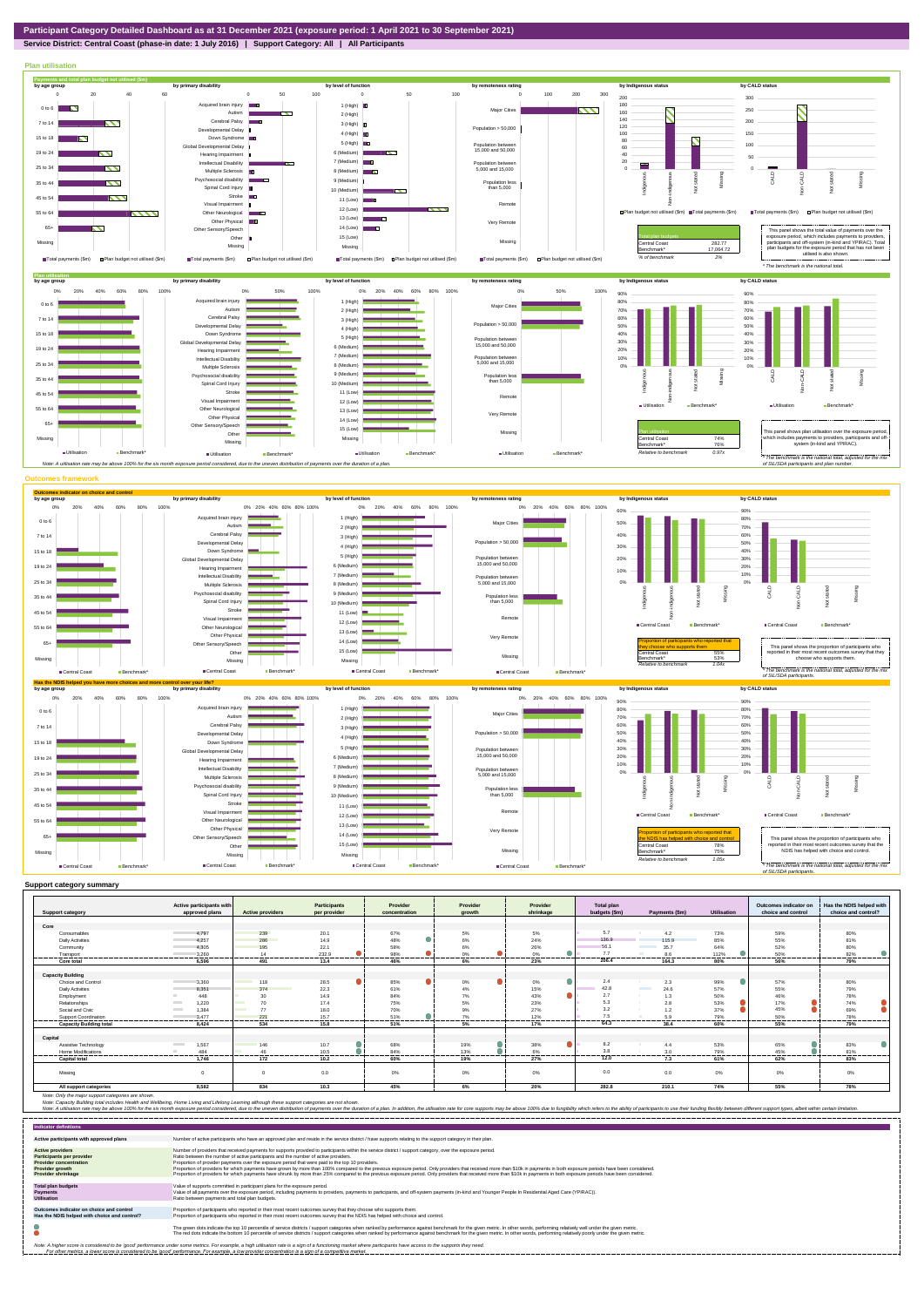**Service District: Central Coast (phase-in date: 1 July 2016) | Support Category: All | Participants Receiving SIL/SDA**



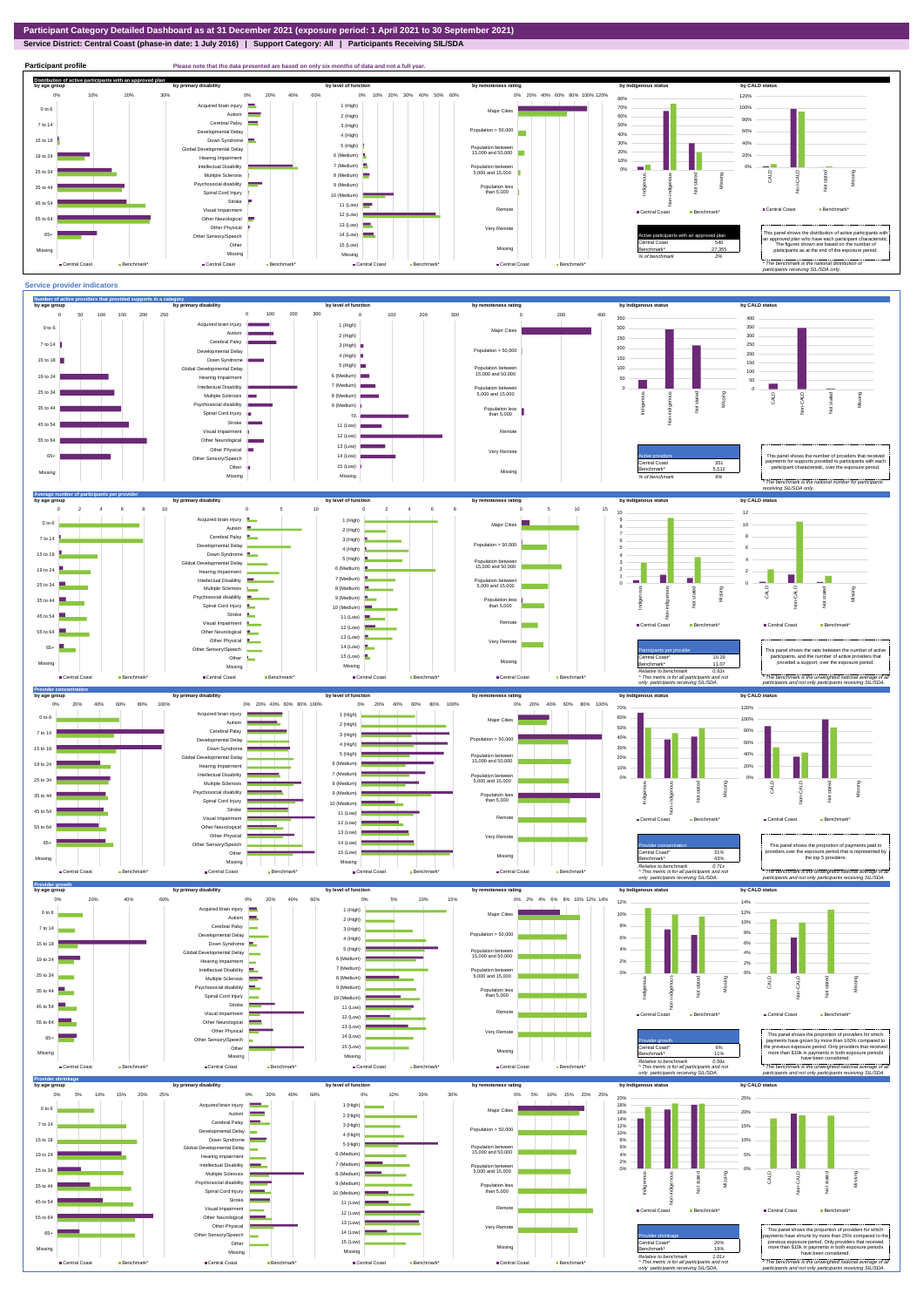

### **Service District: Central Coast (phase-in date: 1 July 2016) | Support Category: All | Participants Receiving SIL/SDA**



|                                | Active participants with        |                                | Participants                     | Provider               | Provider    | Provider           | Total plan       |                         |                    | Outcomes indicator on | Has the NDIS helped with |
|--------------------------------|---------------------------------|--------------------------------|----------------------------------|------------------------|-------------|--------------------|------------------|-------------------------|--------------------|-----------------------|--------------------------|
| <b>Support category</b>        | approved plans                  | <b>Active providers</b>        | per provider                     | concentration          | growth      | shrinkage          | budgets (\$m)    | Payments (\$m)          | <b>Utilisation</b> | choice and control    | choice and control?      |
| Core                           |                                 |                                |                                  |                        |             |                    |                  |                         |                    |                       |                          |
| Consumables                    | 428                             | 95                             | 4.5                              | 80%                    | 14%         |                    | 0.8              | 0.7                     | 82%                |                       | 79%                      |
|                                |                                 |                                |                                  |                        |             | 0%                 | 68.2             |                         |                    | 16%                   |                          |
| <b>Daily Activities</b>        | 539                             | $109 -$                        | 4.9                              | 61%                    | 6%          | 15%                | 15.1             | 65.4<br><b>Contract</b> | 96%                | 18%                   | 82%                      |
| Community                      | 530                             | 104                            | 5.1                              | 61%                    | 2%          | 32%                |                  | 10.2                    | 67%                | 17%                   | 81%                      |
| Transport<br>-----------       | 529                             |                                | 132.3<br>----------<br>--------- | 100%<br>---------<br>. | 0%<br><br>. | 0%<br>.<br>------- | 0.7<br>--------- | 0.6<br>                 | 95%<br>--------    | 17%<br>               | 82%<br>---------         |
| Core total                     | 540                             | 225                            | 2.4                              | 59%                    | 4%          | 23%                | 84.8             | 76.9                    | 91%                | 18%                   | 82%                      |
|                                |                                 |                                |                                  |                        |             |                    |                  |                         |                    |                       |                          |
| <b>Capacity Building</b>       |                                 |                                |                                  |                        |             |                    |                  |                         |                    |                       |                          |
| Choice and Control             | <b>Contract Contract</b><br>151 | <b>Contract Contract</b><br>31 | 4.9                              | 83%                    | $0\%$       | 0%                 | 0.1              | 0.1                     | 98%                | 24%                   | 79%                      |
| <b>Daily Activities</b>        | 539                             | 131<br><b>Contract</b>         | 4.1                              | 68%                    | 6%          | 19%                | 2.4              | 1.5                     | 62%                | 18%                   | 82%                      |
| Employment                     | 14                              |                                | 2.8                              | 100%                   | 0%          | 0%                 | 0.1              | 0.0                     | 32%                | 29%                   | 100%                     |
| Relationships                  | 366                             | 35<br><b>Contract Contract</b> | 10.5                             | 83%                    | 13%         | 13%                | 2.1              | 1.3                     | 62%                | 11%                   | 80%                      |
| Social and Civic               | 17                              |                                | 5.7                              | 100%                   | 0%          | 0%                 | 0.1              | 0.0                     | 29%                | 31%                   | 81%                      |
| Support Coordination           | 539                             | 81                             | 6.7                              | 56%                    | 0%          | 19%                | 1.5              | 1.3                     | 85%                | 18%                   | 82%                      |
| <b>Capacity Building total</b> | 540                             | 205                            | 2.6                              | 50%                    | 5%          | 10%                | 6.4              | 4.3                     | 67%                | 18%                   | 82%                      |
|                                |                                 |                                |                                  |                        |             |                    |                  |                         |                    |                       |                          |
| Capital                        |                                 |                                |                                  |                        |             |                    |                  |                         |                    |                       |                          |
| Assistive Technology           | 222                             | 52                             | 4.3                              | 77%                    | 15%         | 23%                | 1.5              | 0.8                     | 54%                | 20%                   | 80%                      |
| Home Modifications             | 273                             | 15                             | 18.2                             | 99%                    | 0%          | 10%                | 2.8              | 2.1                     | 77%                | 20%                   | 78%                      |
| <b>Capital total</b>           | 345                             | 66                             | 5.2                              | 79%                    | 9%          | 17%                | 4.3              | 3.0                     | 69%                | 18%                   | 80%                      |
|                                |                                 |                                |                                  |                        |             |                    |                  |                         |                    |                       |                          |
| Missina                        | $\Omega$                        | $\Omega$                       | 0.0                              | 0%                     | 0%          | 0%                 | 0.0              | 0.0                     | 0%                 | 0%                    | 0%                       |
|                                |                                 |                                |                                  |                        |             |                    |                  |                         |                    |                       |                          |
| All support categories         | 540                             | 351                            | 1.5                              | 56%                    | 7%          | 19%                | 95.5             | 84.1                    | 88%                | 18%                   | 82%                      |

Note: Only the major support categories are shown.<br>Note: Capacity Building total individual Wellbeing, Home Living and Lifelong Learning although these support categories are not shown.<br>Note: A utilisation rate may be abov

| <b>Indicator definitions</b>                                                                                                                 |                                                                                                                                                                                                                                                                                                                                                                                                                                                                                                                                                                                                                                                                                                                                                                                                                 |
|----------------------------------------------------------------------------------------------------------------------------------------------|-----------------------------------------------------------------------------------------------------------------------------------------------------------------------------------------------------------------------------------------------------------------------------------------------------------------------------------------------------------------------------------------------------------------------------------------------------------------------------------------------------------------------------------------------------------------------------------------------------------------------------------------------------------------------------------------------------------------------------------------------------------------------------------------------------------------|
| Active participants with approved plans                                                                                                      | Number of active participants who have an approved plan and reside in the service district / have supports relating to the support category in their plan.                                                                                                                                                                                                                                                                                                                                                                                                                                                                                                                                                                                                                                                      |
| <b>Active providers</b><br>Participants per provider<br><b>Provider concentration</b><br><b>Provider growth</b><br><b>Provider shrinkage</b> | Number of providers that received payments for supports provided to participants within the service district / support category, over the exposure period,<br>Ratio between the number of active participants and the number of active providers.<br>Proportion of provider payments over the exposure period that were paid to the top 10 providers.<br>Proportion of providers for which payments have grown by more than 100% compared to the previous exposure period. Only providers that received more than \$10k in payments in both exposure periods have been considered.<br>Proportion of providers for which payments have shrunk by more than 25% compared to the previous exposure period. Only providers that received more than \$10k in payments in both exposure periods have been considered. |
| <b>Total plan budgets</b><br><b>Payments</b><br><b>Utilisation</b>                                                                           | Value of supports committed in participant plans for the exposure period.<br>Value of all payments over the exposure period, including payments to providers, payments to participants, and off-system payments (in-kind and Younger People In Residential Aged Care (YPIRAC)).<br>Ratio between payments and total plan budgets.                                                                                                                                                                                                                                                                                                                                                                                                                                                                               |
| Outcomes indicator on choice and control<br>Has the NDIS helped with choice and control?                                                     | Proportion of participants who reported in their most recent outcomes survey that they choose who supports them.<br>Proportion of participants who reported in their most recent outcomes survey that the NDIS has helped with choice and control.                                                                                                                                                                                                                                                                                                                                                                                                                                                                                                                                                              |
|                                                                                                                                              | The green dots indicate the top 10 percentile of service districts / support categories when ranked by performance against benchmark for the given metric. In other words, performing relatively well under the given metric.<br>The red dots indicate the bottom 10 percentile of service districts / support categories when ranked by performance against benchmark for the given metric. In other words, performing relatively poorly under the given metri                                                                                                                                                                                                                                                                                                                                                 |
|                                                                                                                                              | Note: A higher score is considered to be 'good' performance under some metrics. For example, a high utilisation rate is a sign of a functioning market where participants have access to the supports they need.<br>For other metrics, a lower score is considered to be 'good' performance. For example, a low provider concentration is a sign of a competitive market.                                                                                                                                                                                                                                                                                                                                                                                                                                       |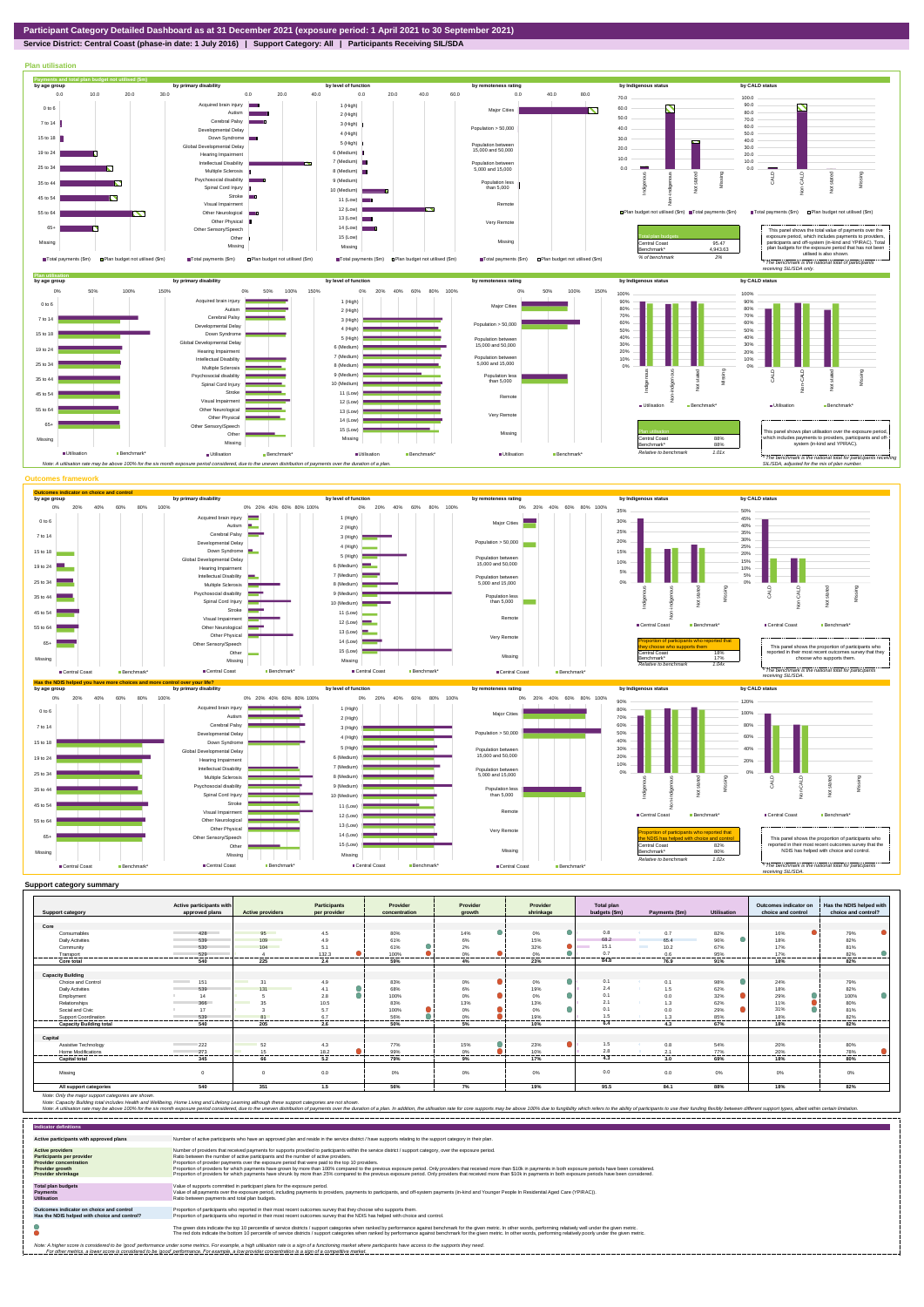# **Service District: Central Coast (phase-in date: 1 July 2016) | Support Category: All | Participants Not Receiving SIL/SDA**